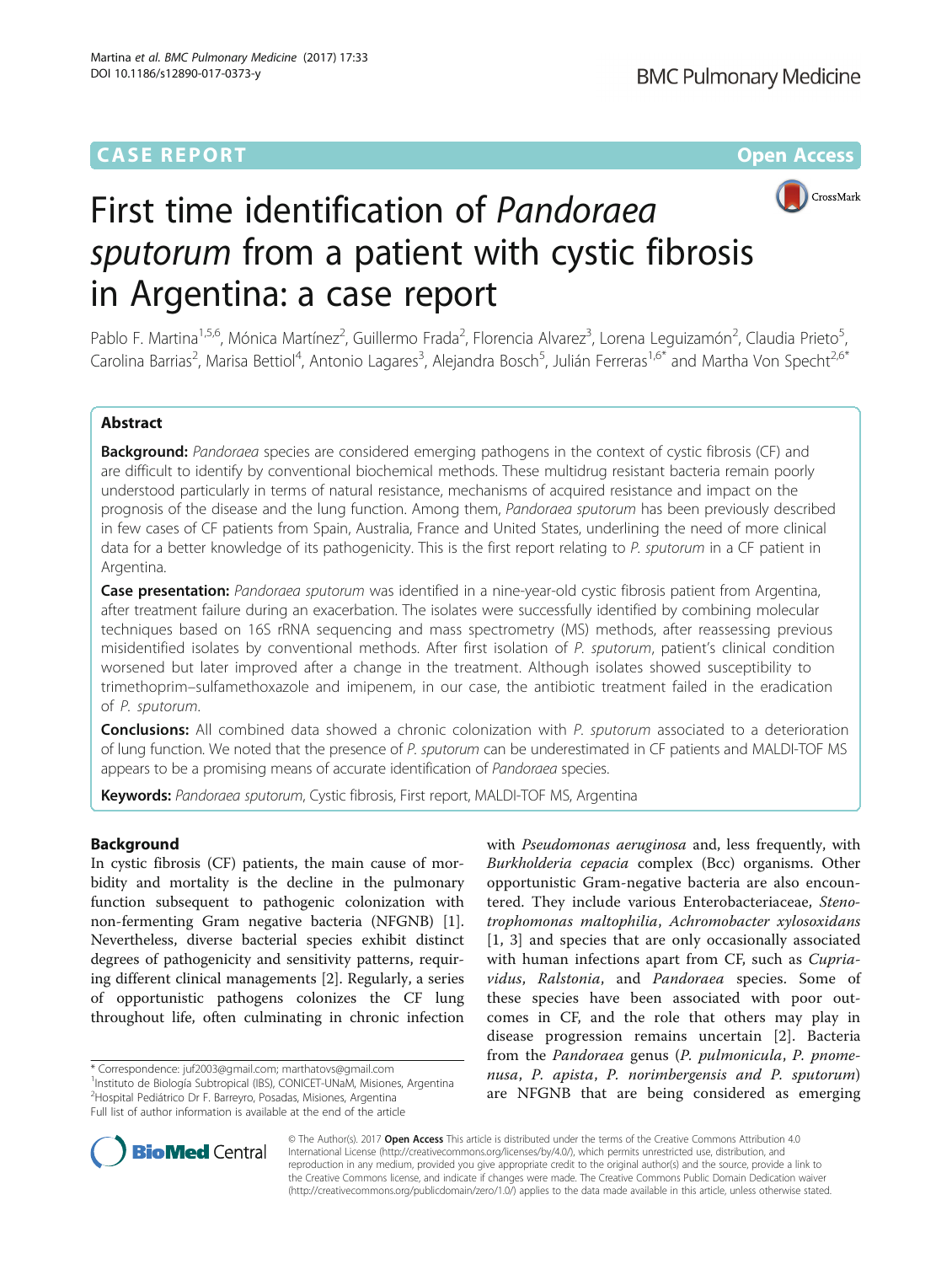multi-drug resistant pathogens in the context of CF [[4, 5](#page-4-0)]. As they are still poorly known, particularly in terms of mechanisms of natural or acquired resistance and of their impact on lung function and the prognosis of the disease [\[5](#page-4-0)], more information is needed it to evaluate their pathogenic role. Conventional microbiology methods remain problematic for the accurate identification of Pandorea species and misidentification with bacteria of the genus Burkholderia or Ralstonia has been reported [[6](#page-4-0)–[8](#page-4-0)]. Moreover, isolates from CF patients with persistent pathogenic colonization often lose their characteristic phenotypes or growth conditions [[9](#page-4-0)]. Therefore, descriptions of infections due to Pandoraea species in CF patients could be underestimated. The availability of MALDI-TOF MS in clinical microbiology diagnosis allows a quick and better identification of bacterial species, especially Pandoraea species [[5, 8, 10](#page-4-0)–[12\]](#page-4-0). In this study we report for the first time in Argentina, a lung colonization with Pandoraea sputorum, in a young CF patient who did not respond to antibacterial empirical treatment. Identification was possible after reassessing historical identification results obtained by conventional methods, using MALDI-TOF MS and sequencing of 16S rRNA gene.

## Case presentation

A 9-year-old boy who was diagnosed with CF at 29 months (heterozygous genotype F508del; sweat test positive: Na 74 mEq/l and Cl de 63 mEq/l.), was transferred to our CF unit with a 5 years history of chronic bronchopulmonary colonization with Pseudomonas aeruginosa and Staphylococcus aureus. When the first

microbiological cultures (always sputum samples) were performed in our laboratory in July 2014, P. sputorum was detected together with S. aureus, but was initially reported as S. maltophilia (Fig. 1). Previously, his pulmonary function test revealed a forced expiratory volume in 1 s ( $FEV<sub>1</sub>$ ) of 83%, and the preceding respiratory exacerbations were treated empirically with ceftazidime, amikacin and with aerosolized tobramycin. From the time of the first isolation of P. sputorum and during the next 2 months, his clinical condition worsened and exacerbations with increased cough and secretions were observed. The patient was treated with trimethoprimsulfamethoxazole (4/20 mg/kg/day) plus ciprofloxacin (15 mg/kg/day) and with aerosolized colistin (2 million units twice daily), however, his lung function declined (FEV<sub>1</sub> 45%). In June 2015, the patient showed exacerbations with a dramatic deterioration of his pulmonary function (FEV<sub>1</sub> 27%). A combined therapy for threeweeks of imipenem (80 mg/kg/day), amikacin (40 mg/ kg/day), and inhaled colistin was initiated. Consequently, his clinical condition improved with a significant reduction in sputum volume and cough (FEV<sub>1</sub> 40%). Five months later, his clinical condition was stable. In April 2016, a new respiratory sample was positive for P. sputorum, confirmed by MALDI-TOF MS, together with with S. aureus and P. aeruginosa.

Our laboratory records indicated that sputum cultures during patient's exacerbations and/or routine follow-up visits until July 2015, showed colonies of NFGNB without any clear phenotypic differences and S. aureus. Conventional identification of purple colonies recovered on B. cepacia complex selective agar plates (BCSA; Britania S.A, Argentina) was performed to some NFGNB

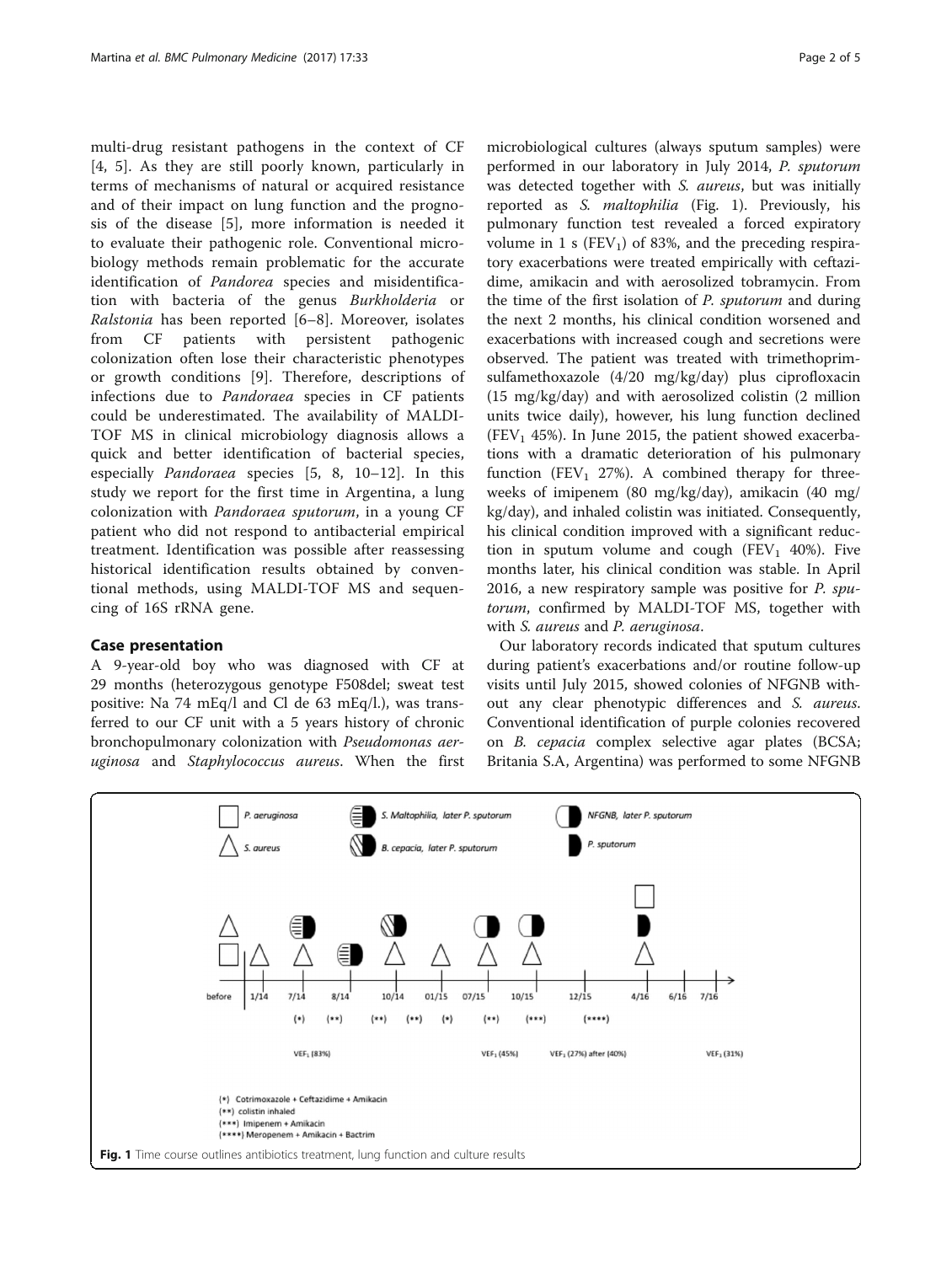colonies. We used a combination of phenotypic tests [[13\]](#page-4-0) like oxidase activity, DNase, carbohydrate oxidation-fermentation, lysine and arginine decarboxylase, and motility tests. After these tests, isolates were reported as NFGNB  $(n = 2)$ , *S. maltophilia*  $(n = 2)$ , *B. cepacia* complex  $(n = 1)$  and *S. aureus*  $(n = 7)$ . Later, one of the Gram-negative isolates was identified as Bordetella hinzii with a high identification confidence level (99% probability) using VITEK2 automatic system (bio-Mérieux, France). Due to the inaccuracy of biochemical tests, we decided to reassess the identification of all NFGNB isolates  $(n = 5)$  by Matrix Assisted Laser Desroption Ionisation-Time of flight (MALDI-TOF) mass spectrometry (MS), using an Ultraflex MALDI TOF/ TOF instrument and the MALDI Biotyper 3.1 software (Bruker Daltonics, Bremen, Germany). The five isolates were identified as Pandorea sputorum at species-level (score >2). Hierarchical cluster analysis based on MALDI-TOF MS spectra comparison clustered together, clinical isolates and the reference strain P. sputorum  $DSM$   $21091<sup>T</sup>$ , while *P. apista*, *P. pnomenusa*, *P. pulmoni*cola and P. norimbergensis were in a separate branch (Fig. 2). In addition, genetic relatedness was determined by fingerprinting analysis like BOX-PCR (Interspersed repetitive element) and ERIC-PCR (enterobacterial repetitive intergenic consensus) [[14\]](#page-4-0), revealing indistinguishable patterns among all our clinical isolates (data not shown). Finally, a subsequent full characterization through PCR and sequencing of 16S rRNA gene was performed using the corresponding universal primers (27 F and 1492R), previously published [\[15](#page-4-0)]. Sequence analysis of a 1400-bp fragment of the 16S rRNA gene of one of patient's isolate (P. sputorum HP020) was performed. The corresponding sequence (GenBank accession KX258224) showed 99% of similarity with P. sputorum  $DSM21091<sup>T</sup>$  (GenBank accession CP010431), which confirmed the results obtained by MALDI-TOF MS analysis. The phylogenetic relationship among them was investigated by using MEGA 6.0 software (<http://www.megasoftware.net>) (Fig. [3\)](#page-3-0).

Antibiotic susceptibility testing was performed using a disk diffusion method according to the recommendations of the committee of CLSI [\[16\]](#page-4-0). Susceptibility patterns were also identical for all isolates. In the absence of interpretive susceptibility criteria for strains of Pandoraea, results were interpreted using CLSI criteria for "other non-Enterobacteriaceae" isolates. The microorganism was resistant to amikacin, ceftazidime, cefepime, meropenem, gentamicin, aztreonam and colistin and susceptible to imipenem and trimethoprimsulfamethoxazole. Minimum inhibitory concentrations (MIC, mg/L) were estimated by Vitek2 Compac® for amikacin (≥64), ceftazidime (≥64), cefepime (≥64), ciprofloxacine (≥4), colistin (≥16), meropenem (≥16), gentamicin (≥64), piperacillin-tazobactam (≥128), imipenem  $(\leq 0.25)$  and trimethoprim-sulfamethoxazole (TMS,  $\leq 1/$ ) 20), which confirms the susceptibility profile.

### Discussion and Conclusions

In the last decade, many emerging multidrug resistant pathogens have been described in CF patients including new species of the Burkholderia cepacia complex,

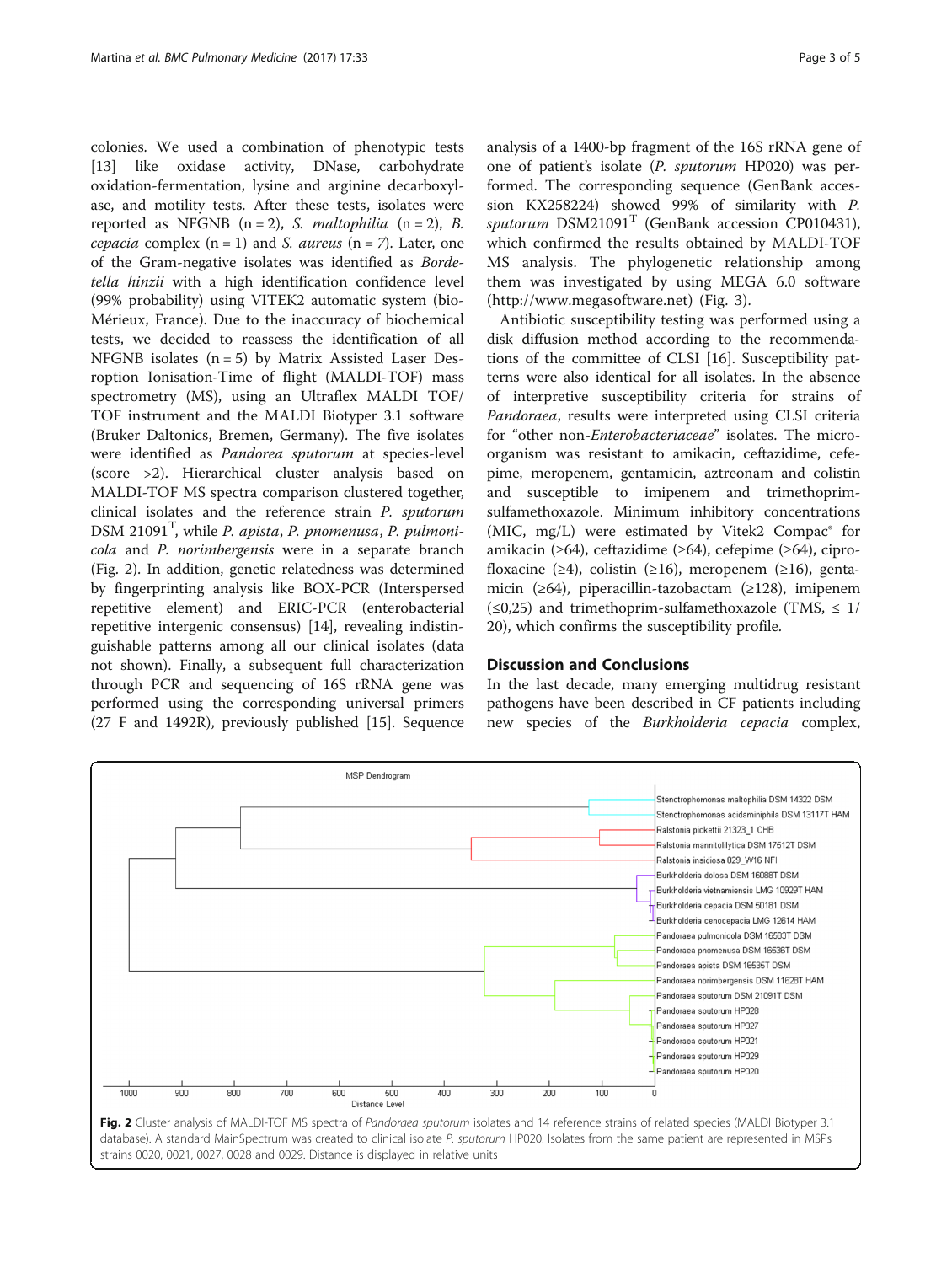<span id="page-3-0"></span>

Brevundimonas diminuta, Inquilinus limosus, Acetobacter indonesiensis, Achromobacter xylosoxidans, Ochrobactrum anthropi, and bacteria of the genus Pandoraea [[17, 18](#page-4-0)]. The pathogenicity of *Pandoraea* species remains controversial. These bacteria have been occasionally recovered from the lung transplant and/or respiratory tract of CF patients, as well as from blood cultures in non-CF patients and environmental samples [[2, 4](#page-4-0), [8](#page-4-0), [19\]](#page-4-0). In our review of the bibliography, we found few cases of CF patients chronically colonized with P. sputorum: one case from Australia [\[8](#page-4-0)], two cases from Spain [[10, 11\]](#page-4-0), and one case from France [\[5](#page-4-0)]. Interestingly, in our CF patient, S. aureus and P. aeruginosa were eventually isolated from respiratory tract cultures together with P. sputorum. This situation makes more difficult to know the real contribution of P. sputorum to the clinical condition of our patient. In this regard, intermittent or persistent colonization with Pandoraea species, that sometimes coincides with a deterioration in lung function, has been reported in addition to clinical evidence of invasive potential [[8, 10, 11](#page-4-0), [18](#page-4-0)]. Furthermore, besides the inability of Pandoraea species to produce a biofilm in the respiratory tract [\[20](#page-4-0)], it remains still unclear the role of different virulence factors, mechanisms of pathogenicity, the possibility of transmission between patients, and their role in lung damage in CF patients. This situation emphasizes the importance of having more data about clinical cases. The Pandoraea genus is multidrug resistant and treatment may be problematic. In our case, *P. sputorum* was only susceptible to imipenem and TMS, with a low MIC for imipenem  $(\leq 0.25 \text{ mg/L})$ , and although the treatment failed to eradicate the bacteria, the clinical condition improved. This

pattern of being resistant to carbapenem and meropenem but sensitive to imipenem, appears to be unique to most Pandoraea genus [[5, 21](#page-4-0)], and it can be a practical guideline in the earliest identification steps.

It is documented, when applying only conventional identification phenotypic methods, the microbiology laboratory commonly misidentifies this pathogen as Ralstonia, Stenotrophomonas or Burkholderia species [[6](#page-4-0)–[8](#page-4-0)]. It has been also noted the limitations of the sequences of 16S rRNA and gyrB genes for differentiating the Pandoraea species [[8](#page-4-0), [22\]](#page-4-0). The accuracy and usefulness of MALDI-TOF as a routine technique for rapid identification of bacterium was demostrated. Nevertheless, one factor limiting the use of MALDITOF MS is the scant reference data sets for microorganisms that are infrequently isolated from clinical specimens [[10](#page-4-0)]. Due to these limitations, a polyphasic approach for an accurate identification is recommended. In our CF patient, all isolates were identified as P. sputorum, combining 16S rRNA PCR and sequencing, and a MALDI-TOF MS proteomic platform. Lastly, to determine persistence over time of the same P. sputorum isolate, as generally occurs with P. aeruginosa and Bcc in CF patients, a molecular epidemiological analysis was performed [\[2, 23](#page-4-0)]. BOX-PCR and ERIC-PCR showed indistinguishable patterns among all isolates of *P. sputorum* (includeding last isolate collected in April 2016), indicating a possible chronic colonization, which is defined here as three positive cultures of the same strain isolated within a 6-month period.

In conclusion, we noted that the presence of P. sputorum can be underestimated in CF patients when using conventional biochemical identification methods. We also showed that *P. sputorum* may have a potential role in pulmonary function deterioration when chronically